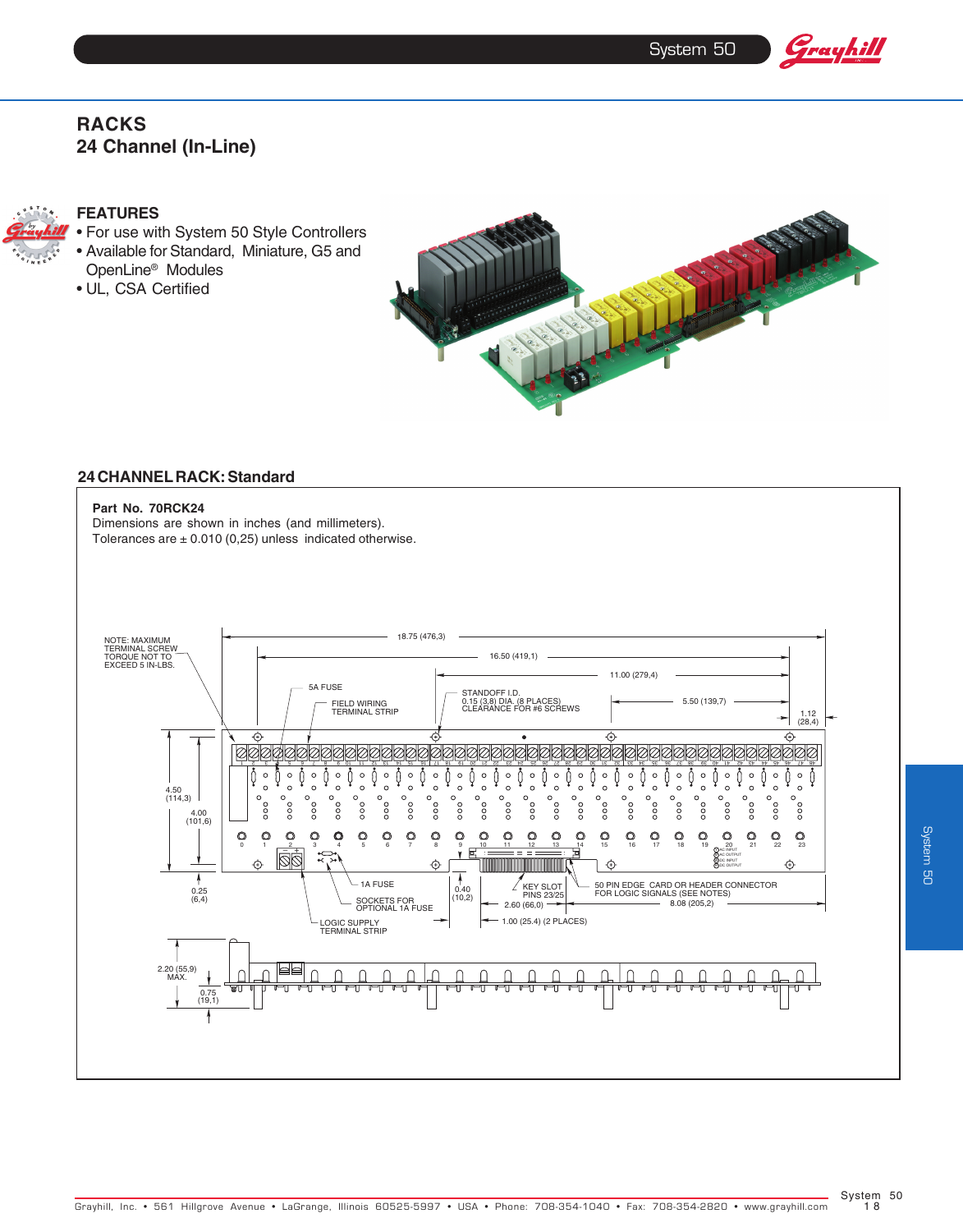

## **24 CHANNEL RACK: Miniature**



# **24 CHANNEL RACK: OpenLine®**

#### **Part No. 70LRCK24**

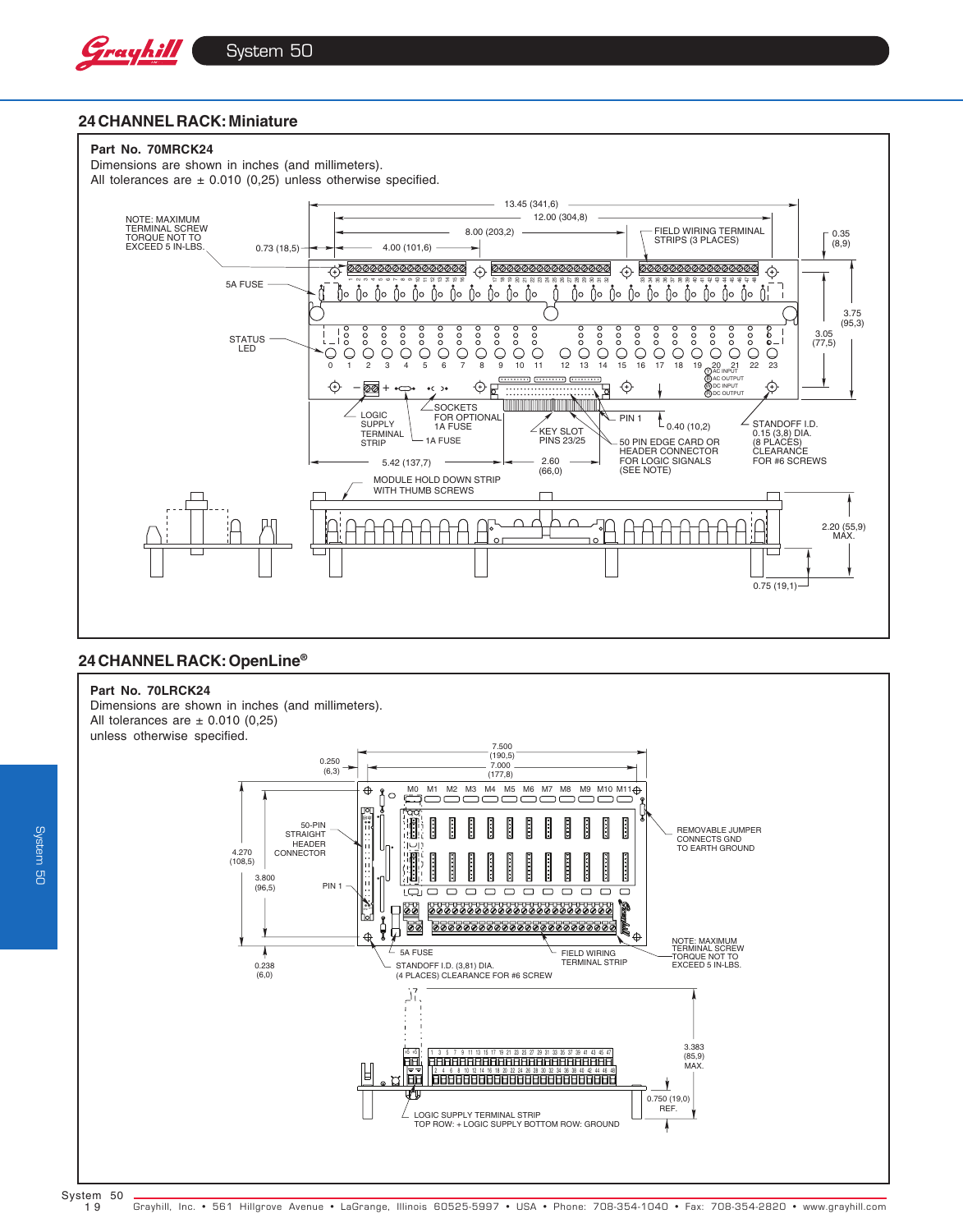System 50

Grayhill

# **24 CHANNEL RACK: OpenLine® DIN Rail Mount for System 50**



### **SCHEMATIC: Part Nos. 70RCK24 and 70MRCK24**



**System 50** System 50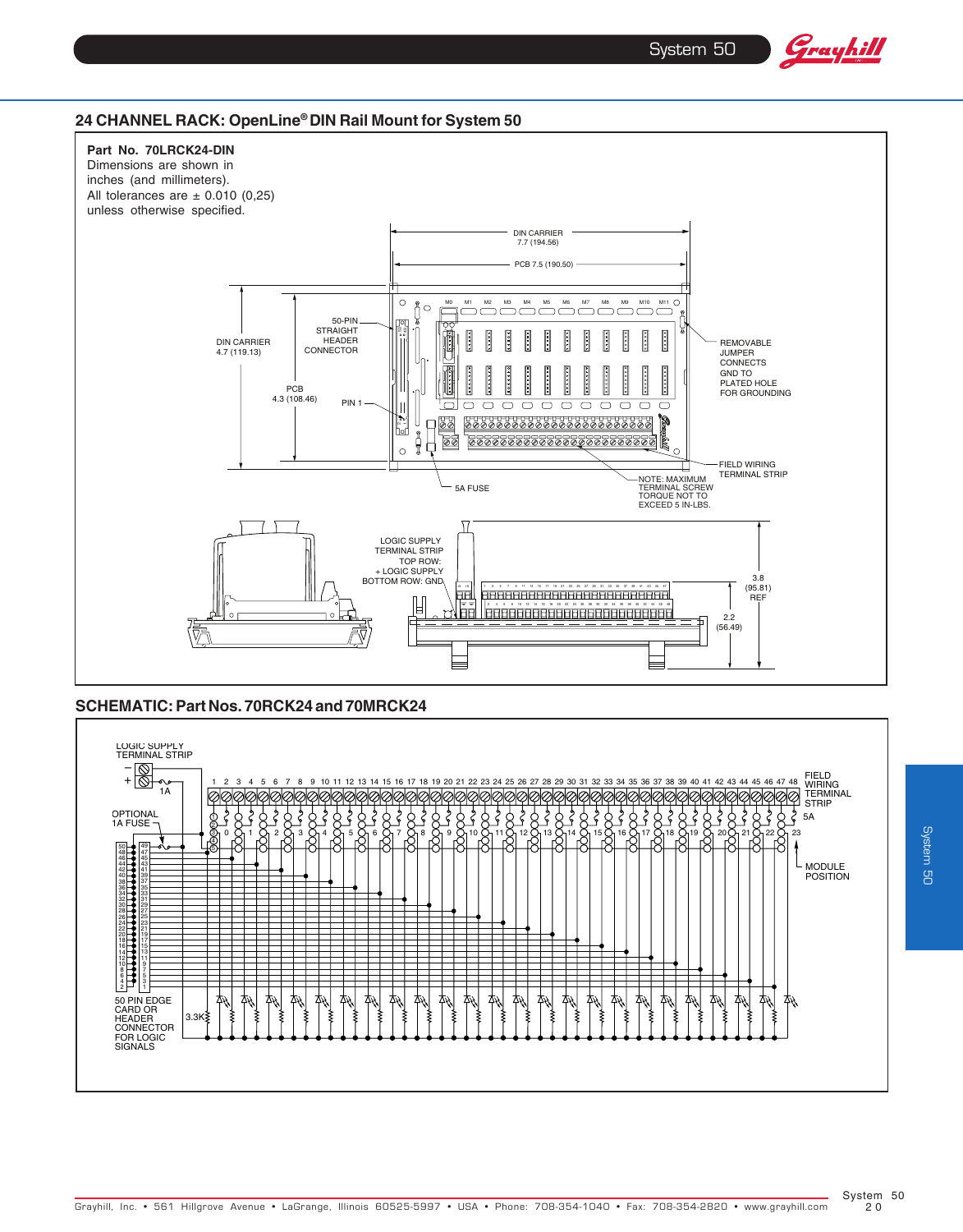

System 50

#### Schematic: Part No. 70LRCK24



# ORDERING INFORMATION (modules ordered separately)

| <b>Part Number</b>     | 1/O      | Description                       | UL     | <b>CSA</b> | Style                 |
|------------------------|----------|-----------------------------------|--------|------------|-----------------------|
| 70RCK24<br>70MRCK24-EC | 24<br>24 | Card edge<br>Card edge            | Χ<br>X | X<br>X     | Standard<br>Mini      |
| 70MRCK24-HL            | 24       | 50-pin header with ejector levers | X      | X          | Mini                  |
| 70LRCK24-HL            | 24       | 50-pin header with ejector levers | X      | X          | OpenLine <sup>®</sup> |
| 70LRCK24-DIN           | 24       | 50-pin header, DIN rail mount     | X      | X          | OpenLine®             |
|                        |          |                                   |        |            |                       |

Available from your local Grayhill Distributor. For prices and discounts, contact a local Sales Office, an authorized local Distributor, or Grayhill.